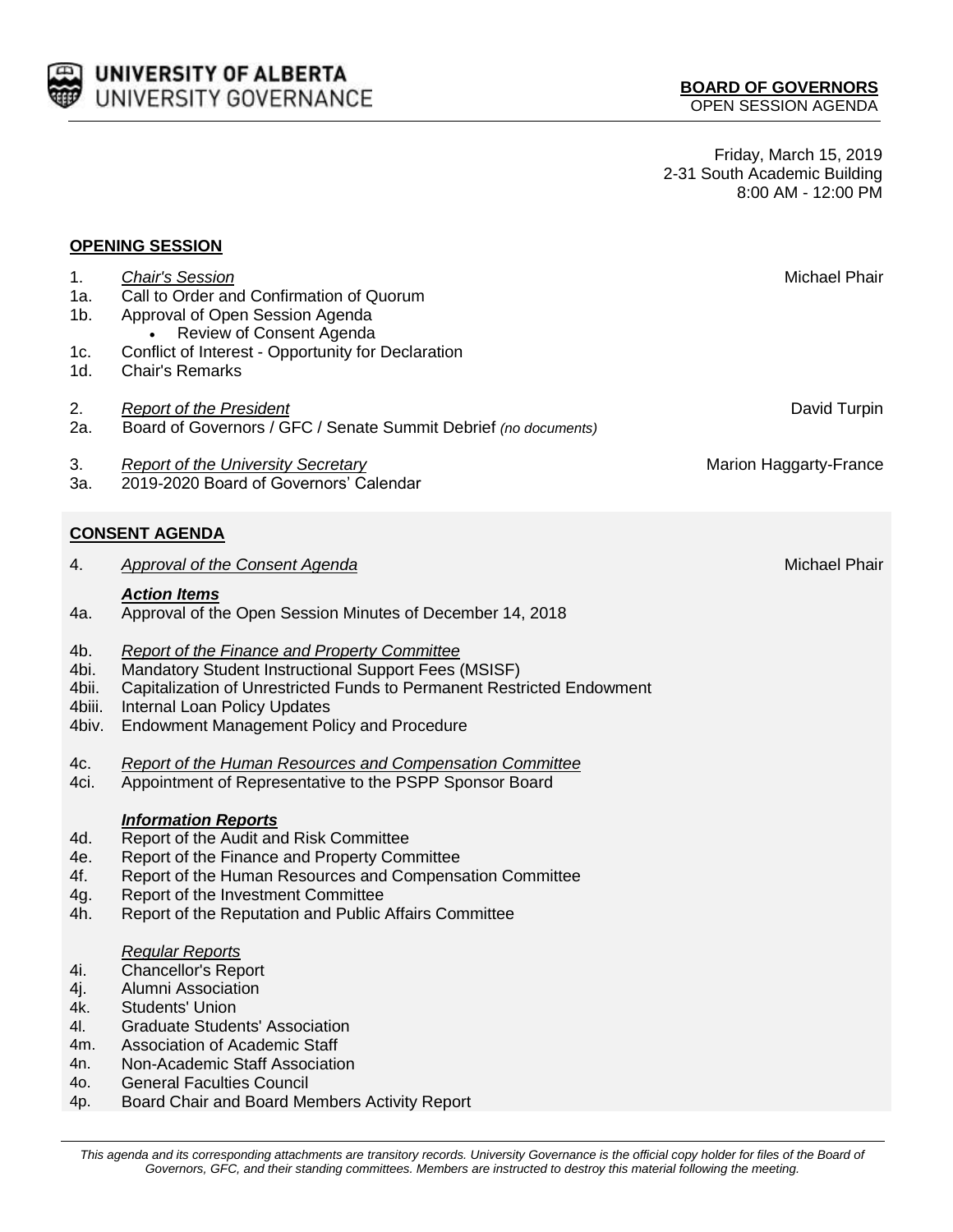## **ACTION ITEMS**

| 5.<br>5a.<br>5ai.<br>5aii.<br>5aiii. | Report of the Board Finance and Property Committee<br>Presentation on the University of Alberta Budget (no documents)<br>2019-2020 Tuition Fee Proposal<br>University of Alberta 2019-2020 General Tuition Proposal<br>$\bullet$<br>Mandatory Non-Instructional Fees (MNIF) Proposal<br>$\bullet$<br>University of Alberta 2019-2020 International Tuition Fee Proposal<br>$\bullet$<br>2019-2020 University of Alberta Residence and Meal Plan Rates<br>University of Alberta 2019-2020 Budget | Owen Tobert<br><b>Steven Dew</b><br>Gitta Kulczycki<br>Andrew Sharman                                                       |  |  |
|--------------------------------------|-------------------------------------------------------------------------------------------------------------------------------------------------------------------------------------------------------------------------------------------------------------------------------------------------------------------------------------------------------------------------------------------------------------------------------------------------------------------------------------------------|-----------------------------------------------------------------------------------------------------------------------------|--|--|
| 5b.                                  | Board of Governors Delegations of Authority for Tuition and Fees                                                                                                                                                                                                                                                                                                                                                                                                                                | <b>Steven Dew</b>                                                                                                           |  |  |
| 6.<br>6а.                            | Report of the Human Resources and Compensation Committee<br>Conflicts of Interest Amendment Act - Codes of Conduct: Employees'<br>Obligations Respecting Conflicts of Interest and Board Members' Obligations<br><b>Respecting Conflicts of Interest</b>                                                                                                                                                                                                                                        | Ray Muzyka<br><b>Brad Hamdon</b><br>Marion Haggarty-France<br>Wayne Patterson                                               |  |  |
| <b>DISCUSSION ITEMS</b>              |                                                                                                                                                                                                                                                                                                                                                                                                                                                                                                 |                                                                                                                             |  |  |
| 7.                                   | <b>Report of the Governance Committee</b>                                                                                                                                                                                                                                                                                                                                                                                                                                                       | Lynn Parish                                                                                                                 |  |  |
| 8.                                   | <b>Report of the Safety, Health and Environment Committee</b>                                                                                                                                                                                                                                                                                                                                                                                                                                   | Zahra Somani                                                                                                                |  |  |
| 9.<br>9a.<br>9b.<br>9c.              | Updates on Implementation of Recommendations of 2018 Board Working Group:<br>Review of Board Standing Committee Terms of Reference (no documents)<br>Process for Board Oversight of Enterprise-wide Risk Management<br>Future Delegations of Authority (no documents)                                                                                                                                                                                                                           | <b>Michael Phair</b><br>Marion Haggarty-France<br>Dominique Grégoire<br>David Turpin<br><b>Steven Dew</b><br>Andrew Sharman |  |  |
|                                      | <b>CLOSING SESSION</b>                                                                                                                                                                                                                                                                                                                                                                                                                                                                          |                                                                                                                             |  |  |
| 10.                                  | <b>Other Business</b>                                                                                                                                                                                                                                                                                                                                                                                                                                                                           | <b>Michael Phair</b>                                                                                                        |  |  |

11. Adjournment Michael Phair

Documentation was before members unless otherwise noted.

Meeting REGRETS to: Erin Plume, Assistant Board Secretary, 780-492-9699, erin.plume@ualberta.ca<br>Prepared by: Juli Zinken, Board Secretary and Manager of Board Services Juli Zinken, Board Secretary and Manager of Board Services University Governance [www.governance.ualberta.ca](http://www.uofaweb.ualberta.ca/governance/)

This agenda and its corresponding attachments are transitory records. University Governance is the official copy holder for files of the Board of *Governors, GFC, and their standing committees. Members are instructed to destroy this material following the meeting.*